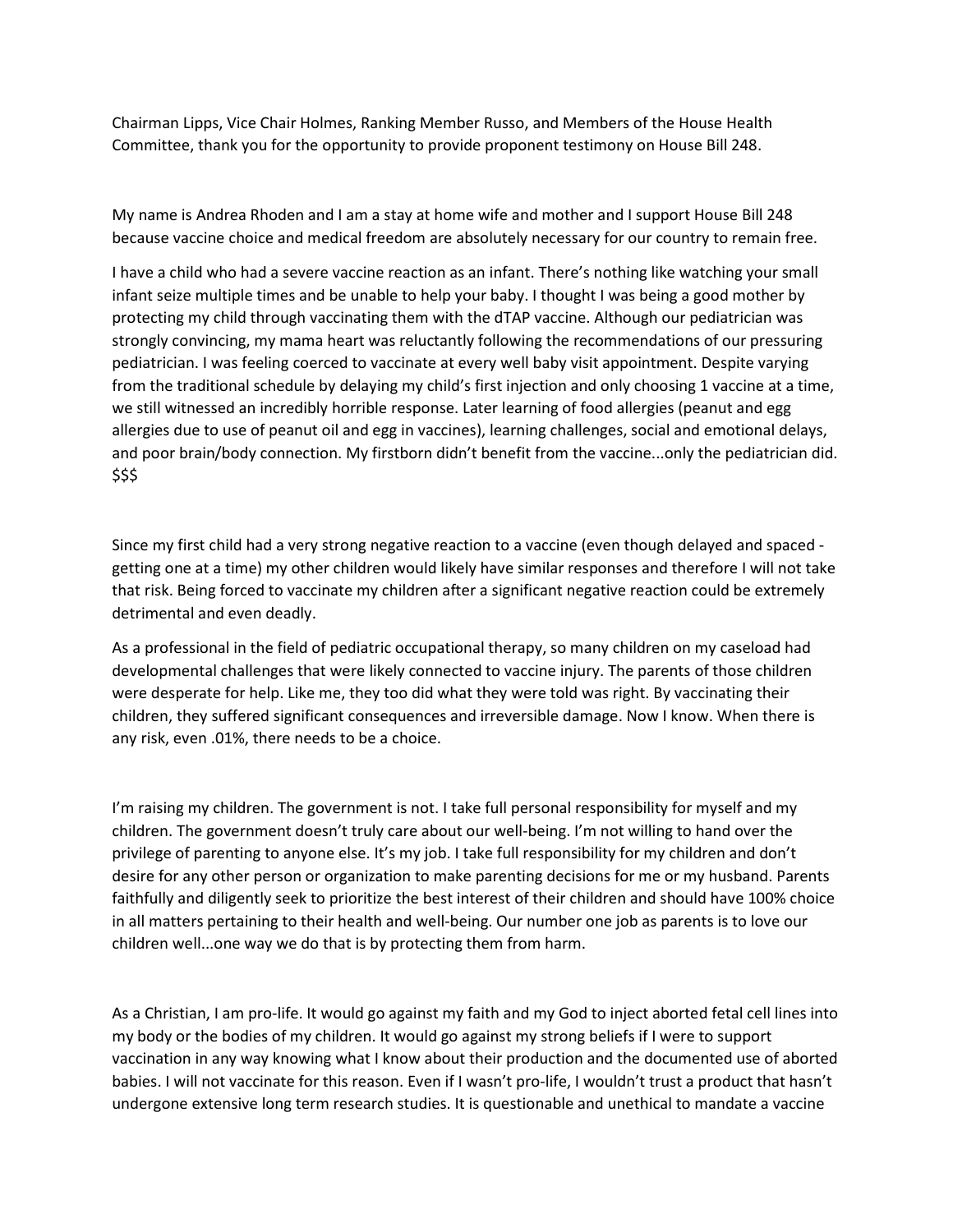when it is still in emergency use. In essence by not respecting medical freedom and instead mandating vaccination, the general population are test subjects to something not yet proven to be safe and/or effective. I do not consent to being part of this research study. Even if my faith wasn't most important in my life, I still wouldn't inject known toxic, poisonous, carcinogenic ingredients into my body so you can be sure I will not consent to these proven unsafe ingredients being injected into my children. I've already successfully received natural immunity from Covid 19 since I had the virus last fall. I don't need a vaccine.

Our founding fathers as well as all men and women who have fought for our country's freedoms would be appalled at the idea of the possibility of our medical freedoms being stripped. It goes against our Constitution.

We need vaccine choice and medical freedom. Every American should have access to the truth and make an informed decision. All Americans should absolutely have the liberty to make their own decisions about how they choose to care for their bodies. It is simply not the government's place to make these decisions. Every individual should be granted personal choice and respected no matter what decision they make when it comes to vaccination, for or against. I'm not anti-vaccine, I'm pro safe vaccine. So until a vaccine is proven completely safe and effective I demand a choice. I won't ever shame anyone who has chosen any vaccine because they decided it was best for them. I want the same respect. Honestly, if/when a vaccine is proven to be fully effective, why should it matter to a vaccinated person if some choose not to vaccinate? Aren't they protected? The healthy unvaccinated person is not a threat.

Medical freedom isn't only about vaccines, it's about autonomy. Medical freedom is also about so many choices...

choice in how to give birth, use supplements and herbs, alternative treatments for cancer, alternative treatments for psychological diagnoses, it's about being able to fully support your child's health how you want, it's about collaboration with medical providers versus hierarchy. It's about being autonomous! Mandating vaccination will only lead to more government control of other things the government has NO place being involved.

Thank you once again for this opportunity to provide testimony on the need for and urgency of House Bill 248. Thank you so much for your time. YES to HB 248. I fully support House Bill 248 and pray you do too.

Sincerely,